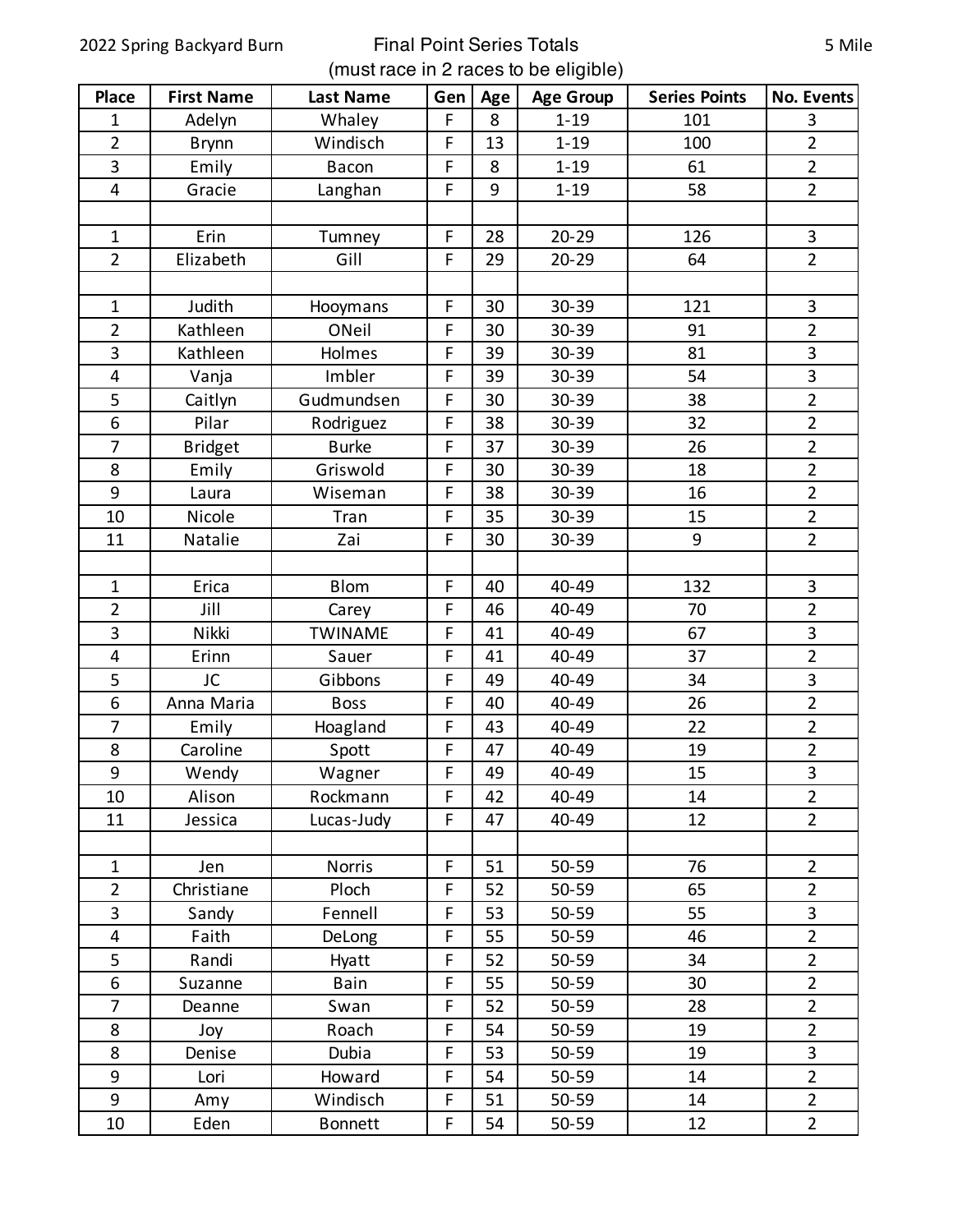2022 Spring Backyard Burn Final Point Series Totals (must race in 2 races to be eligible)

| 10                      | Dea            | Merchant         | F | 54 | 50-59    | 12             | 3                       |
|-------------------------|----------------|------------------|---|----|----------|----------------|-------------------------|
| 11                      | Cheri          | Harrington       | F | 55 | 50-59    | 10             | $\overline{2}$          |
| 12                      | Karen          | Gaydos           | F | 50 | 50-59    | 8              | 3                       |
| 13                      | Anne           | Nagy             | F | 55 | 50-59    | $\overline{7}$ | $\overline{2}$          |
|                         |                |                  |   |    |          |                |                         |
| $\mathbf{1}$            | Karin          | Edison           | F | 64 | 60-69    | 117            | $\mathbf{3}$            |
| $\overline{2}$          | Claudia        | Escribano        | F | 61 | 60-69    | 100            | $\overline{2}$          |
| 3                       | Abby           | Glassberg        | F | 62 | 60-69    | 91             | 3                       |
|                         |                |                  |   |    |          |                |                         |
| $\mathbf{1}$            | Evan           | Gibbons          | M | 17 | $1 - 19$ | 150            | $\overline{\mathbf{3}}$ |
| $\overline{2}$          | Oscar          | Linehan-Siu      | M | 18 | $1 - 19$ | 76             | $\overline{2}$          |
| 3                       | John           | Conboy           | M | 10 | $1 - 19$ | 64             | $\overline{2}$          |
| $\overline{\mathbf{4}}$ | Hollon         | Urgese           | M | 11 | $1 - 19$ | 60             | $\overline{2}$          |
|                         |                |                  |   |    |          |                |                         |
| $\mathbf{1}$            | Alex           | Gonski           | M | 37 | 30-39    | 102            | $\mathbf{3}$            |
| $\overline{2}$          | Joseph         | Palgutt          | M | 32 | 30-39    | 71             | $\overline{2}$          |
| 3                       | Matthew        | Hoyt             | M | 34 | 30-39    | 45             | $\overline{2}$          |
| 4                       | Joe            | Wooley           | M | 36 | 30-39    | 42             | $\overline{\mathbf{3}}$ |
| 5                       | Charles        | Miracle          | M | 36 | 30-39    | 38             | $\overline{2}$          |
| 6                       | <b>Brandon</b> | Flowers          | M | 34 | 30-39    | 36             | 3                       |
| 7                       | <b>Brandon</b> | Minnaar          | M | 35 | 30-39    | 33             | $\overline{2}$          |
| 8                       | Jon            | Underdahl-Peirce | M | 37 | 30-39    | 15             | $\overline{2}$          |
| 9                       | Colin          | Koproske         | M | 37 | 30-39    | 9              | $\overline{2}$          |
|                         |                |                  |   |    |          |                |                         |
| $\mathbf{1}$            | Bill           | Moore            | M | 43 | 40-49    | 141            | $\mathbf{3}$            |
| $\overline{2}$          | Doug           | Rawald           | M | 45 | 40-49    | 99             | $\overline{\mathbf{3}}$ |
| 3                       | Chris          | Noland           | M | 49 | 40-49    | 85             | 3                       |
| 4                       | <b>Nick</b>    | Gramsky          | M | 44 | 40-49    | 76             | $\overline{2}$          |
| 5                       | David          | Hauver           | M | 42 | 40-49    | 56             | $\mathsf 3$             |
| 5                       | Noel           | Pesce            | M | 46 | 40-49    | 56             | 3                       |
| 6                       | Adam           | <b>Borbidge</b>  | M | 43 | 40-49    | 43             | $\overline{2}$          |
| 7                       | <b>Brandon</b> | Plaster          | M | 48 | 40-49    | 26             | $\overline{2}$          |
| 8                       | Shawn          | Clark            | M | 45 | 40-49    | 22             | $\overline{2}$          |
| 9                       | Dan            | Theisen          | M | 42 | 40-49    | 21             | $\overline{2}$          |
| 10                      | David          | Fick             | M | 46 | 40-49    | 14             | $\overline{2}$          |
|                         |                |                  |   |    |          |                |                         |
| $\mathbf{1}$            | Wilco          | Lagendyk         | M | 56 | 50-59    | 150            | $\mathbf{3}$            |
| $\overline{2}$          | <b>Brent</b>   | Hill             | M | 51 | 50-59    | 99             | 3                       |
| 3                       | Mike           | DeLong           | M | 54 | 50-59    | 87             | 3                       |
| 4                       | <b>JP</b>      | Pedicano         | M | 51 | 50-59    | 53             | $\overline{2}$          |
| 5                       | Stephen        | Ahern            | M | 50 | 50-59    | 46             | $\overline{2}$          |
| 6                       | David          | Hincapie         | M | 51 | 50-59    | 35             | $\overline{2}$          |
| 6                       | <b>Nick</b>    | Neakrase         | M | 56 | 50-59    | 35             | 3                       |
| 7                       | Glenn          | <b>Buchter</b>   | M | 58 | 50-59    | 28             | $\overline{2}$          |
| 8                       | Harald         | Scheirich        | M | 55 | 50-59    | 26             | $\mathbf{3}$            |